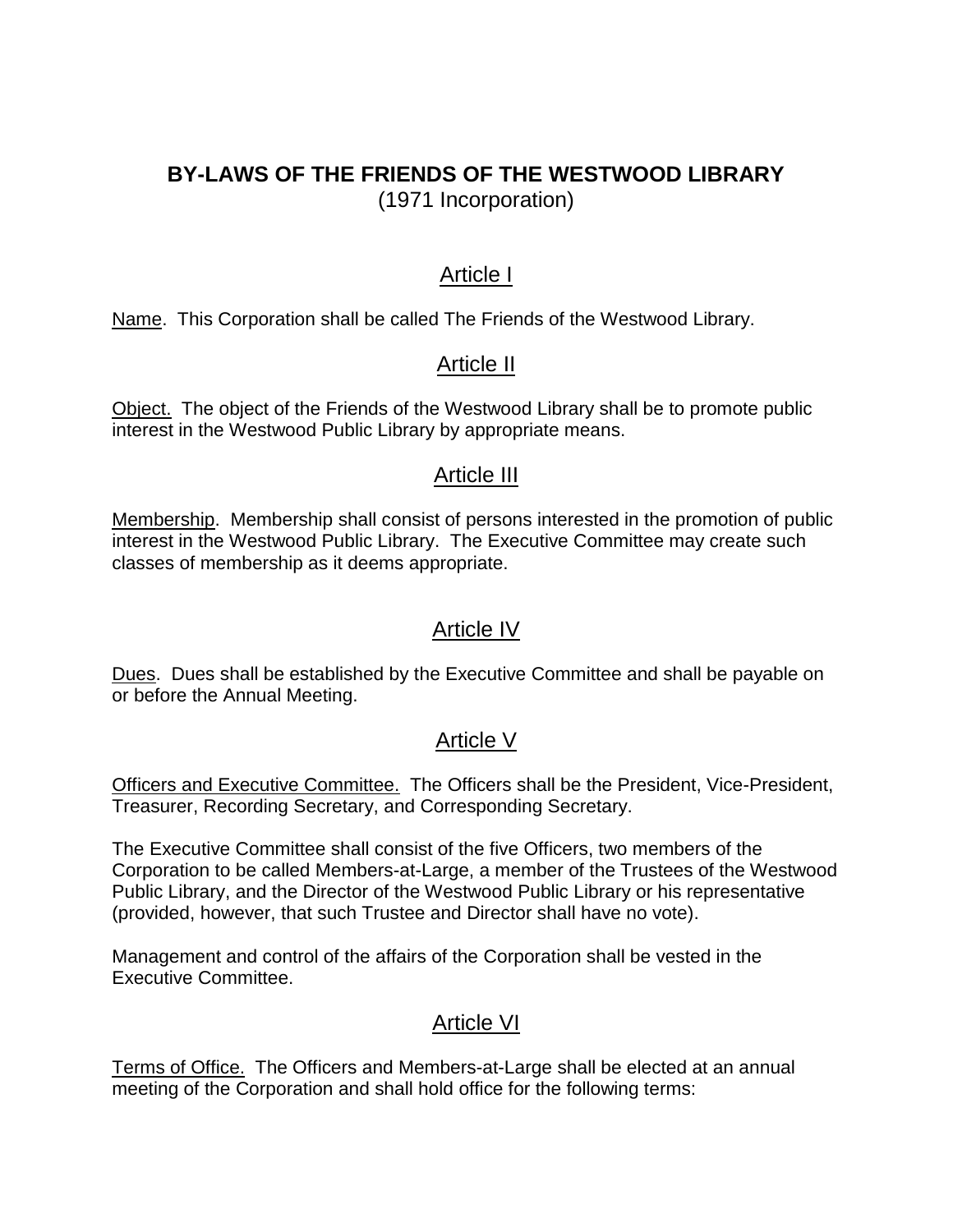| Office                         | Term    |
|--------------------------------|---------|
| President                      | 2 years |
| <b>Vice-President</b>          | 1 year  |
| <b>Treasurer</b>               | 1 year  |
| <b>Recording Secretary</b>     | 1 year  |
| <b>Corresponding Secretary</b> | 1 year  |
| Members-At-Large               | 1 year  |

All elected members of the Executive committee shall hold their respective positions until their successors are elected.

### Article VII

Duties of the Officers. The President shall be Chief Executive Officer of the Corporation and shall preside at all meetings of the Corporation and the Executive Committee and shall be an ex-officio member of all committees.

The Vice-President shall perform the duties and have the powers of the President in the event of absence or disability of the President. The Vice-President shall also act as Chairman of the Program Committee.

The Treasurer shall have the care and custody of the money, funds, and valuable documents of the Corporation. The Treasurer shall collect all dues and money and shall deposit the same in a bank or banks to be selected by the Executive Committee. The Treasurer, subject to the approval of the Executive Committee, shall disburse funds as may be necessary, provided, however, any check or draft in an amount exceeding fifty dollars (\$50.00) shall be countersigned by the President. The Treasurer shall render a statement of the financial condition of the Corporation at the Annual Meeting.

The Recording Secretary shall keep accurate minutes of all meetings of the Corporation and the Executive Committee, shall maintain current membership rolls, and shall notify members of the Corporation or the Executive Committee of the scheduled meetings.

The Corresponding Secretary shall conduct the correspondence of the Corporation.

### Article VIII

Committee. Special Committees, including a Nominating Committee and a Program Committee, shall be appointed by the Executive Committee which shall designate each committee's powers and the term of its appointment.